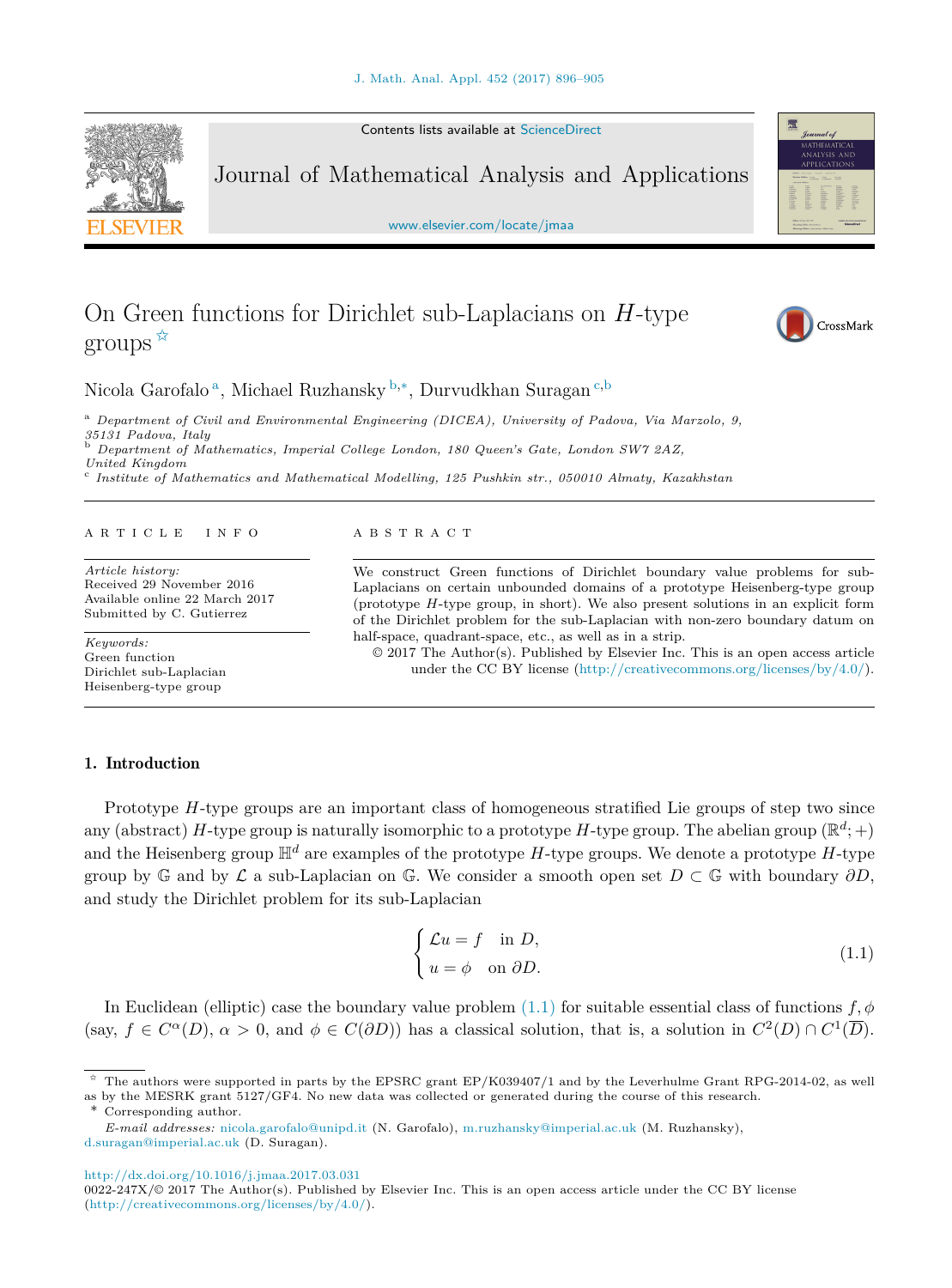In general, this fact fails completely for the hypoelliptic boundary value problem  $(1.1)$ . The example of D. Jerison [\[16\]](#page-9-0) (see also [2, [Section 4\]\)](#page-9-0) shows that even if the domain *D* and the boundary datum *φ* (with  $f \equiv 0$ ) are real analytic in the Heisenberg group  $\mathbb{H}^d$ , then the solution of the Dirichlet problem [\(1.1\)](#page-0-0) may be not better than Hölder continuous near a characteristic boundary point, that is, the solution is not classical. We recall that the characteristic set (related to vector fields  $\{X_1, ..., X_m\}$ ) of *D* is the set

$$
\{x \in \partial D | X_k(x) \in T_x(\partial D), k = 1, ..., m\},\
$$

 $T_x(\partial D)$  being the tangent space to  $\partial D$  at the point *x*. Here vector fields  $X_1, ..., X_m$  with their commutators span the Lie algebra of G. See Section 2 for more details.

The main aim of this short note is to give an answer to the question: *Is there a class of domains in which the Dirichlet boundary value problem* [\(1.1\)](#page-0-0) *is explicitly solvable in the classical sense?*

This question is inspired by M. Kac's question: *Is there any boundary value problem for the Laplacian which is explicitly solvable in the classical sense for any smooth domain?*

An answer to M. Kac's question was given in our recent paper [\[20\]](#page-9-0) for the Heisenberg group and in [\[23\]](#page-9-0) for general homogeneous stratified Lie groups. The boundary conditions appearing there are, however, nonlocal and the corresponding boundary value problem can be called Kac's boundary value problem. It is interesting to note that the explicit solutions in these papers have been constructed for Kac's boundary value problem for the sub-Laplacian equally well also in the presence of characteristic points on the boundary.

However, the above D. Jerison's example hints that one should seek for an answer to our question concerning the Dirichlet problem [\(1.1\)](#page-0-0) among domains without characteristic points. Even ball-like bounded domains of non-Abelian *H*-type groups have non-empty collection (set) of characteristic points. For example, any bounded domain of class  $C^1$  in the Heisenberg group  $\mathbb{H}^d$ , whose boundary is homeomorphic to the 2*d*-dimensional sphere  $\mathbb{S}^{2d}$ , has non-empty characteristic set (see, for example, [\[4\]\)](#page-9-0). In general, this implies that domains, which we are looking for, should be unbounded. On the other hand, to give an explicit representation of a solution we also need to construct Green functions for these domains, so the domains need to have sufficiently rich symmetry. Thus, in this note we show that the boundary value problem [\(1.1\)](#page-0-0) is explicitly solvable in the classical sense in such domains as half-spaces, quadrant-spaces and so on. Our analysis is based on the Euclidean ideas combined with further results on *H*-type groups (and on more general groups) obtained by Kohn–Nirenberg [\[18\],](#page-9-0) Folland [\[9\]](#page-9-0) and Kaplan [\[17\].](#page-9-0) We also should note that this short paper is partially motivated by the recent work [\[7\]](#page-9-0) in which the authors construct a Green function for the Neumann sub-Laplacian on the Koranyi ball of the Heisenberg group.

We refer to [\[12–14,19,21\]](#page-9-0) and [\[24\]](#page-9-0) as well as to references therein for more general Green function analysis of second order subelliptic (and weighted degenerate) operators.

We also refer to [\[8\]](#page-9-0) for a general point of view on *H*-type groups from the perspective of general stratified/graded/homogeneous/nilpotent Lie groups. For functional inequalities on stratified Lie groups and further literature review we can refer to [\[22\].](#page-9-0)

In Section 2 we very briefly review the main concepts of (prototype) *H*-type groups and fix the notation. In Section [3](#page-3-0) we construct Green functions and give representation formulae for solutions.

#### 2. Preliminaries

Following Bonfiglioli, Lanconelli and Uguzzoni [\[1\]](#page-9-0) we briefly recall the main notions concerning prototype *H*-type groups. We adopt the notation from [\[1\]](#page-9-0) and refer to it for further details.

**Definition 2.1.** The space  $\mathbb{R}^{m+n}$  equipped with the group law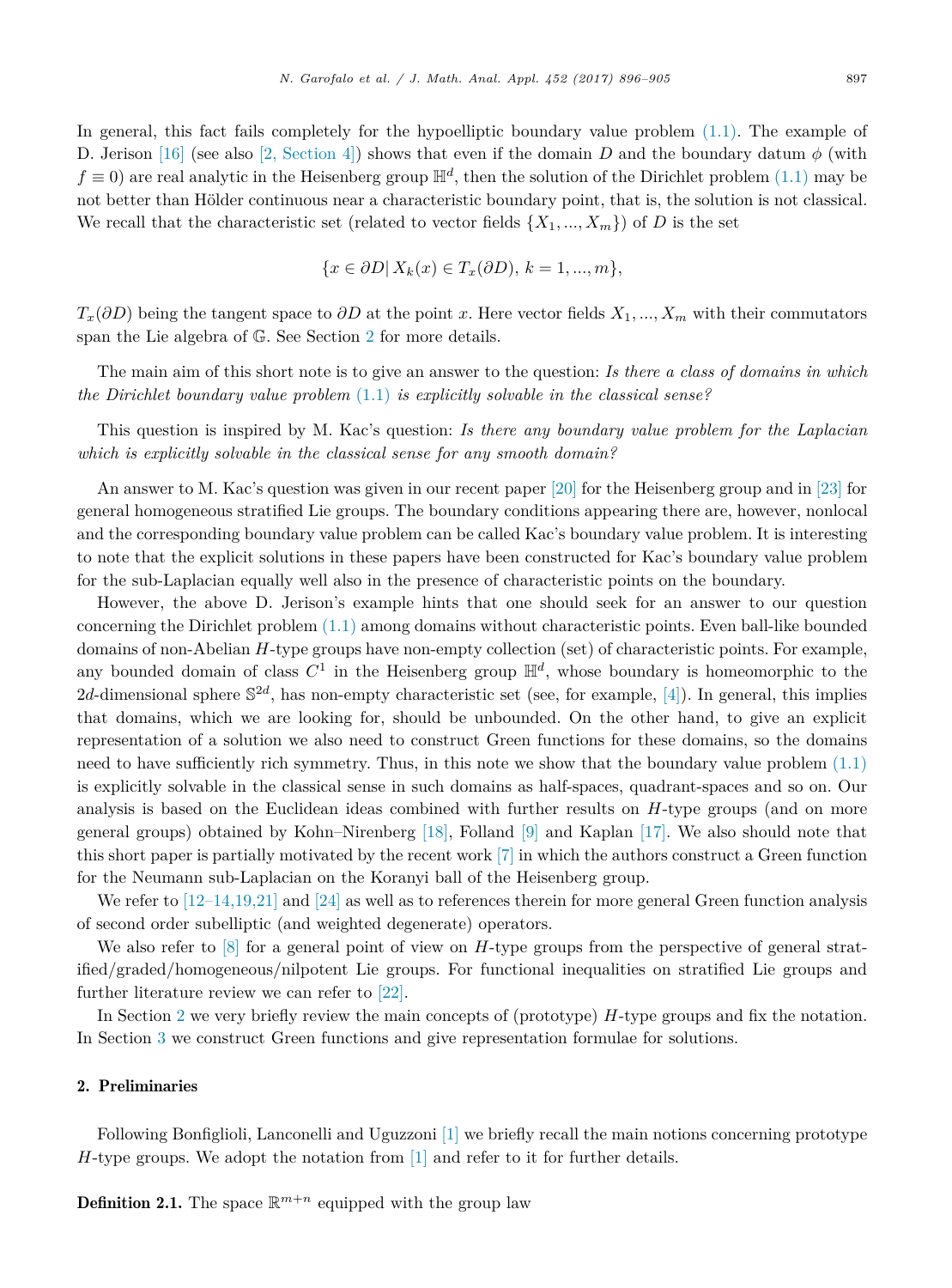898 *N. Garofalo et al. / J. Math. Anal. Appl. 452 (2017) 896–905*

$$
(x,t) \circ (y,\tau) = \begin{pmatrix} x_k + y_k, & k = 1, ..., m \\ t_k + \tau_k + \frac{1}{2} \langle A^{(k)} x, y \rangle, & k = 1, ..., n \end{pmatrix}
$$
 (2.1)

and with the dilation  $\delta_{\lambda}(x,t) = (\lambda x, \lambda^2 t)$  is called a *prototype H-type group*. Here  $A^{(k)}$  is an  $m \times m$ skew-symmetric orthogonal matrix, such that,  $A^{(k)}A^{(l)} + A^{(l)}A^{(k)} = 0$  for all  $k, l \in \{1, ..., n\}$  with  $k \neq l$ .

Throughout this paper we use the notation G for a prototype *H*-type group ( $\mathbb{R}^{m+n}, \delta_{\lambda}, \circ$ ). Note that any (abstract) *H*-type group is naturally isomorphic to a prototype *H*-group (see [1, [Theorem 18.2.1\]\)](#page-9-0). It can be directly checked that the group operation  $\circ$  defines a step two nilpotent Lie group in which the inverse of  $(x,t)$  is  $(-x,-t)$ , that is, the identity is the origin. It can be also verified that the vector field in the Lie algebra  $\mathfrak g$  of  $\mathbb G$  that agrees at the origin with  $\frac{\partial}{\partial x_j}$ ,  $j = 1, ..., m$ , is given by

$$
X_j = \frac{\partial}{\partial x_j} + \frac{1}{2} \sum_{k=1}^n \left( \sum_{i=1}^m a_{j,i}^k x_i \right) \frac{\partial}{\partial t_k},\tag{2.2}
$$

where  $a_{j,i}^k$  is the  $(j,i)$  element of the matrix  $A^{(k)}$ . The vector fields  $X_1, ..., X_m$  with their commutators span the whole  $\mathfrak g$ . Thus, the sub-Laplacian on  $\mathbb G$  is given by

$$
\mathcal{L} = \sum_{j=1}^{m} X_j^2 = \Delta_x + \frac{1}{4} |x|^2 \Delta_t + \sum_{k=1}^{n} \langle A^{(k)} x, \nabla_x \rangle \frac{\partial}{\partial t_k},\tag{2.3}
$$

where  $\Delta$  and  $\nabla$  are the Euclidean Laplacian and the Euclidean gradient, respectively. It is not restrictive to suppose that, if  $\rho$  is the center of  $\mathfrak{g}, \rho^{\perp}$  is the orthogonal complement of  $\rho$  and

$$
m = \dim(\varrho^{\perp}), \quad n = \dim(\varrho).
$$

We have that the homogeneous dimension of the group is  $Q = m + 2n$ . We note that since for *H*-type groups we have  $m \geq 2$  and  $n \geq 1$ , we actually always have  $Q \geq 4$ .

Now using a generic coordinate  $\xi \equiv (x,t)$ ,  $x \in \mathbb{R}^m$ ,  $t \in \mathbb{R}^n$ , let us introduce the following functions on  $\mathbb{G}$ :

$$
v: \mathbb{G} \to \varrho^{\perp}, \quad v(\xi) := \sum_{j=1}^{m} \langle \exp_{\mathbb{G}}^{-1}(\xi), X_j \rangle X_j,
$$

where  $\{X_1, ..., X_m\}$  is an orthogonal basis of  $\varrho^{\perp}$ ,

$$
z: \mathbb{G} \to \varrho, \quad z(\xi) := \sum_{j=1}^n \langle \exp_{\mathbb{G}}^{-1}(\xi), Z_j \rangle Z_j,
$$

where  $\{Z_1, ..., Z_n\}$  is an orthogonal basis of  $\varrho$ . Thus, by the definition of *v* and *z*, for any  $\xi \in \mathbb{G}$ , one has

$$
\xi = \exp(v(\xi) + z(\xi)), \quad v(\xi) \in \varrho^{\perp}, \quad z(\xi) \in \varrho,
$$

and a direct calculation shows (see, e.g. [1, Proof of [Remark 18.3.3\]\)](#page-9-0) that

$$
|v(\xi)| = |x|, \quad |z(\xi)| = |t|.
$$

It simplifies A. Kaplan's theorem in the following form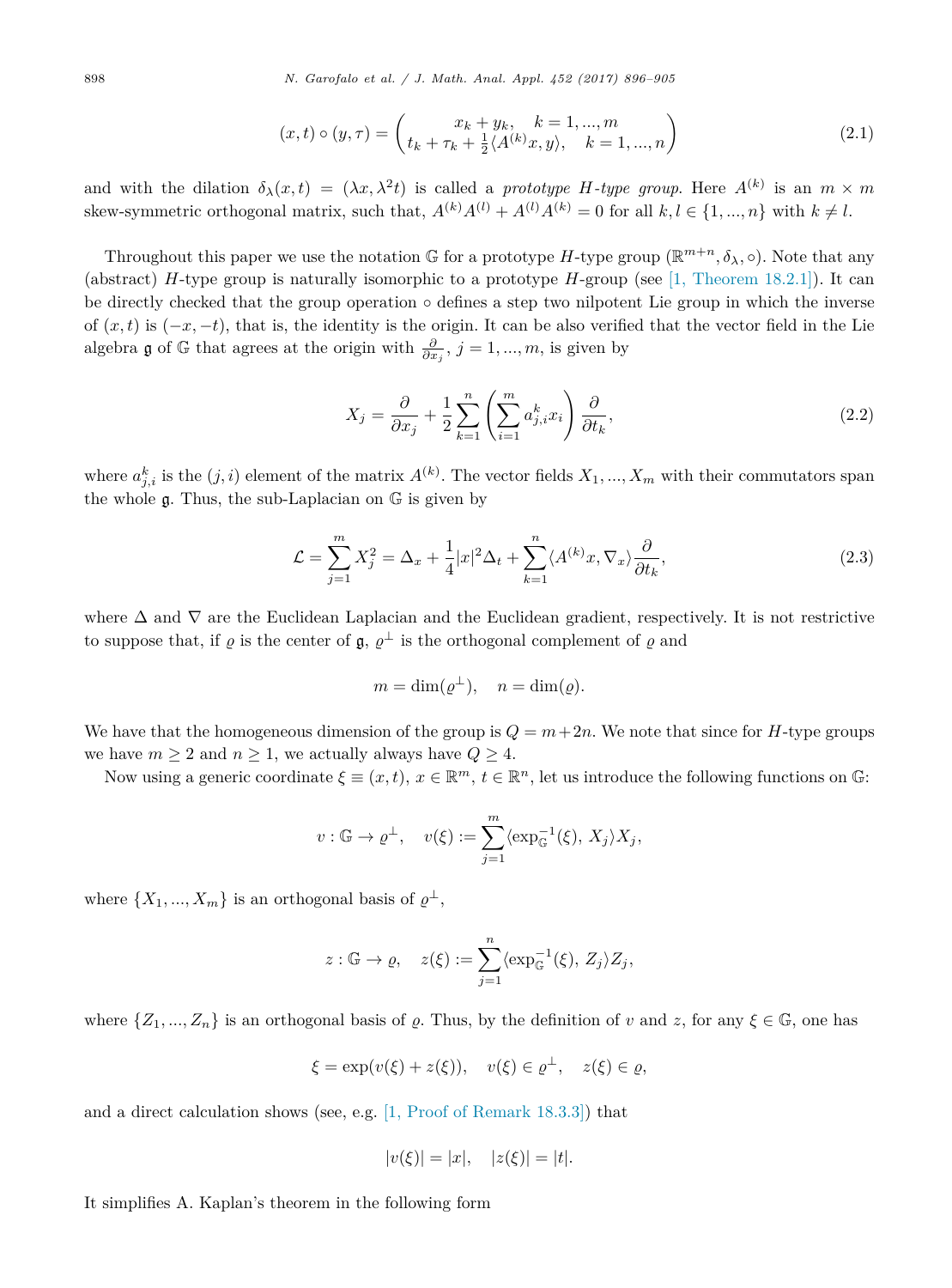<span id="page-3-0"></span>Theorem 2.2. *There exists a positive constant c such that*

$$
\Gamma(\xi) := c \left( |x|^4 + 16|t|^2 \right)^{(2-Q)/4} \tag{2.4}
$$

*is the fundamental solution of the sub-Laplacian, that is,*

$$
\mathcal{L}\Gamma_{\zeta} = -\delta_{\zeta},\tag{2.5}
$$

*where*  $\Gamma_{\zeta}(\xi) = \Gamma(\zeta^{-1} \circ \xi)$  *and*  $\delta_{\zeta}$  *is the Dirac distribution*  $at \zeta \equiv (y, \tau) \in \mathbb{G}$ *.* 

Note that more general result for abstract *H*-type groups was established by A. Kaplan in [\[17\].](#page-9-0) Now the Green function for the Dirichlet sub-Laplacian in *D* is defined by the formula

$$
G_D(\xi,\zeta) = \Gamma(\zeta^{-1} \circ \xi) - h_{\zeta}(\xi),\tag{2.6}
$$

with

$$
G_D(\xi,\zeta) = 0, \quad \xi \in \partial D. \tag{2.7}
$$

Here,  $h_{\zeta}(\xi)$  is a harmonic function, that is,

$$
\mathcal{L}h_{\zeta}(\xi) = 0 \quad \text{in } D,\tag{2.8}
$$

having as boundary values (in the Perron–Wiener–Brelot sense) the fundamental solution with pole at *ζ* ∈ *D*.

Let  $\partial D$  be the boundary of a smooth domain *D* in  $\mathbb{G}$ ,  $d\nu$  the volume element on  $\mathbb{G}$ , and  $\langle X_j, d\nu \rangle$  the natural pairing between vector fields and differential forms. We also recall that the standard Lebesque measure on  $\mathbb{R}^{m+n}$  is the Haar measure for  $\mathbb{G}$  (see, e.g. [8, [Proposition 1.6.6\]\)](#page-9-0).

The following version of Green's second formula will be useful for our analysis. It goes back to the integration by parts formula in [\[2\]](#page-9-0) but the following form (given in [23, [Proposition 3.10\]\)](#page-9-0) will be useful for us here.

**Proposition 2.3** *(Green's second formula).* Let  $u, v \in C^2(D) \cap C^1(\overline{D})$ . Then

$$
\int_{D} (u\mathcal{L}v - v\mathcal{L}u)dv = \int_{\partial D} (u\langle \tilde{\nabla}v, d\nu \rangle - v\langle \tilde{\nabla}u, d\nu \rangle),
$$
\n(2.9)

*where* <sup>L</sup> *is the sub-Laplacian on* <sup>G</sup> *and*

$$
\widetilde{\nabla}u = \sum_{k=1}^{m} (X_k u) X_k.
$$
\n(2.10)

By classical arguments one verifies that the above Green's second formula is valid for the Green function (and the fundamental solution). See [\[23\]](#page-9-0) for further discussion, but also [2, [Section 7\].](#page-9-0) The relation between the  $(n-1)$ -form under the integral in the right-hand side of  $(2.9)$  and the perimeter and surface measures on *∂D* has been discussed in [\[23\].](#page-9-0)

#### 3. Green functions and representations of solutions

In this section we construct, by using the classical method of reflection, Green functions of Dirichlet boundary value problems for sub-Laplacians on *l*-wedge like and *l*-strip like unbounded domains of a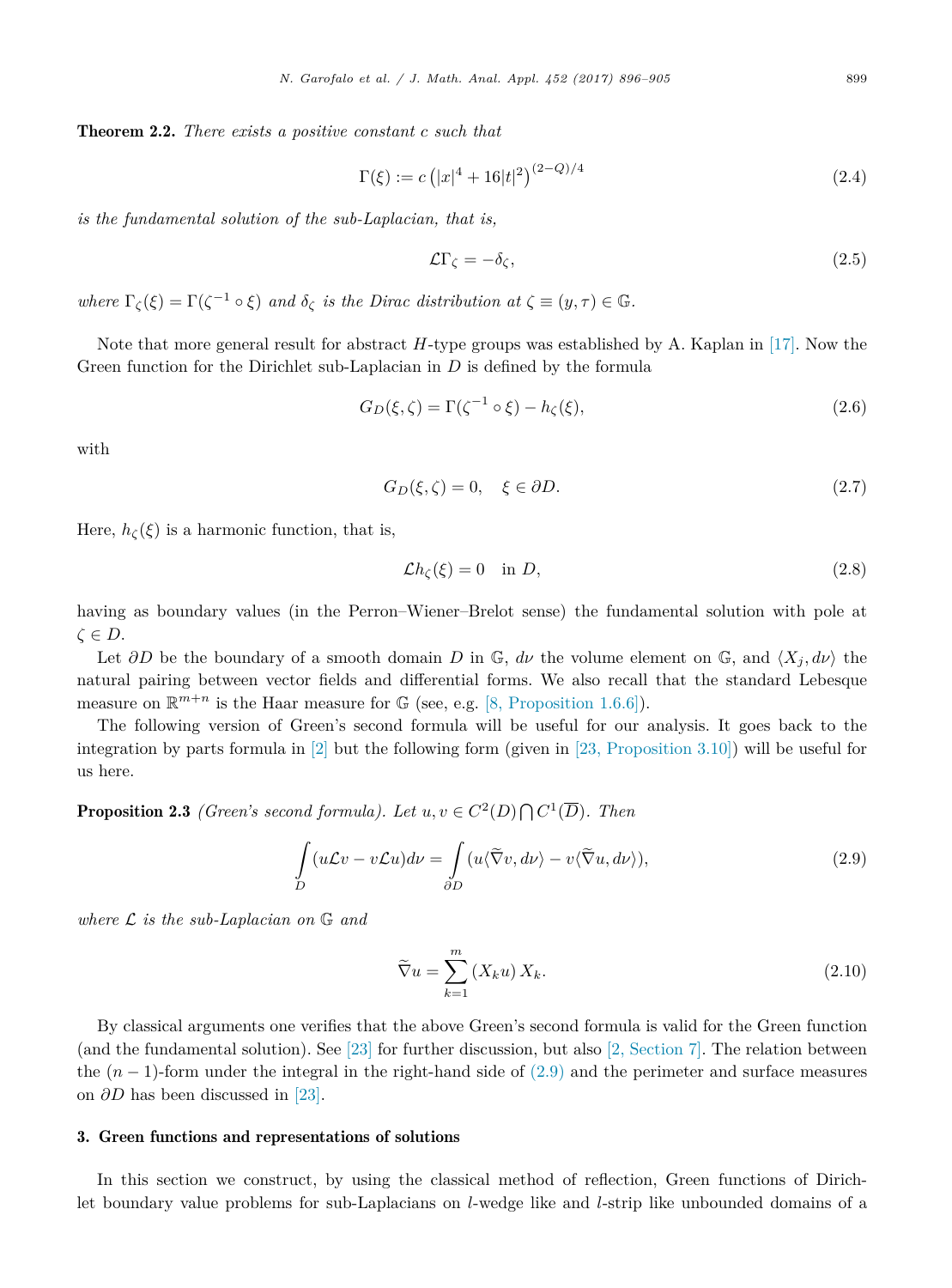<span id="page-4-0"></span>prototype *H*-type group. We also present solutions in an explicit form of the Dirichlet problem for the sub-Laplacian with non-zero boundary datum on those domains. Of course, the results are well known in the abelian cases.

#### *3.1. Green functions and representations of solutions in l-wedge like spaces*

Let  $\mathbb{G}^{\ddagger}$  be the *l*-wedge like space

$$
\mathbb{G}^{\ddagger} = \{ \xi = (x_1, \ldots, x_m, t_1, \ldots, t_n) | x_1, \ldots, x_l > 0 \},
$$

for some  $1 \leq l \leq m$ . Let the point  $\zeta = (y, \tau) = (y_1, y_2, \ldots, y_m, \tau_1, \ldots, \tau_n)$  lie in this *l*-wedge like space,  $y_1 > 0, \ldots, y_l > 0$ . The point

$$
\zeta_{x_k}:=(y_1,\ldots,-y_k,\ldots,y_m,\tau_1,\ldots,\tau_n)
$$

is said to be symmetric for the point  $\zeta$  with respect to the hyperplane  $x_k = 0$ . Similarly, the point

$$
\zeta_{x_kx_s}:=(y_1,\ldots,-y_k,\ldots,-y_s,\ldots,y_m,\tau_1,\ldots,\tau_n)
$$

is said to be symmetric for the point  $\zeta_{x_k}$  with respect to the hyperplane  $x_s = 0$  and so on. It is clear that the symmetry indices are invariant under permutations. We will also need the notation  $\Gamma((\zeta_{i,l}))^{-1} \circ \xi$ , *j* ≤ *l*, which means sum of the functions  $\Gamma((\zeta_{(i,l)})^{-1} \circ \xi)$ , *j* ≤ *l*, over all possible  $(j,l)$  combination symmetry arguments: here in order to reduce the number of subindices we write  $(\zeta_{(j,l)})^{-1} \circ \xi$  for  $\zeta_{x_{k_1}...x_{k_j}}^{-1} \circ \xi$ . For example, if  $l = 3$ ,  $j = 2$ , then

$$
\Gamma((\zeta_{(2,3)})^{-1} \circ \xi) = \Gamma((\zeta_{x_1x_2})^{-1} \circ \xi) + \Gamma((\zeta_{x_1x_3})^{-1} \circ \xi) + \Gamma((\zeta_{x_3x_2})^{-1} \circ \xi),
$$

and if  $l = 3$ ,  $j = 3$ , then

$$
\Gamma((\zeta_{(3,3)})^{-1} \circ \xi) = \Gamma((\zeta_{x_1x_2x_3})^{-1} \circ \xi).
$$

We have

Proposition 3.1. *The function*

$$
G_{\mathbb{G}^{\ddagger}}(\xi,\zeta) = \Gamma(\zeta^{-1} \circ \xi) + \sum_{j=1}^{l} (-1)^j \Gamma((\zeta_{(j,l)})^{-1} \circ \xi)
$$
\n(3.1)

*is the Green function for the Dirichlet sub-Laplacian in* G‡*.*

**Proof of Proposition 3.1.** Since by definition  $\zeta_{(i,l)} \notin \mathbb{G}^{\ddagger}$ ,  $j = 1, \ldots, l$ , it follows from [\(2.5\)](#page-3-0) that

$$
\mathcal{L}\Gamma((\zeta_{(j,l)})^{-1}\circ\xi)=-\delta_{\zeta_{(j,l)}}=0\text{ in }\mathbb{G}^{\ddagger},
$$

for any  $\xi \in \mathbb{G}^{\ddagger}$  and  $j = 1, ..., l$ . Thus, the function  $\sum_{j=1}^{l}(-1)^{j}\Gamma((\zeta_{(j,l)})^{-1} \circ \xi)$  satisfies the condition  $(2.8)$ , i.e. it is harmonic in  $\mathbb{G}^{\ddagger}$ . Now it is left to check the boundary condition for the domain  $\mathbb{G}^{\ddagger}$ , that is, the function  $G_{\mathbb{G}^{\ddagger}}$  should become zero at  $x_1 = 0$  and at infinity. Recall that

$$
d(\xi,\zeta) := \left(\Gamma(\zeta^{-1} \circ \xi)\right)^{\frac{1}{2-q}}\tag{3.2}
$$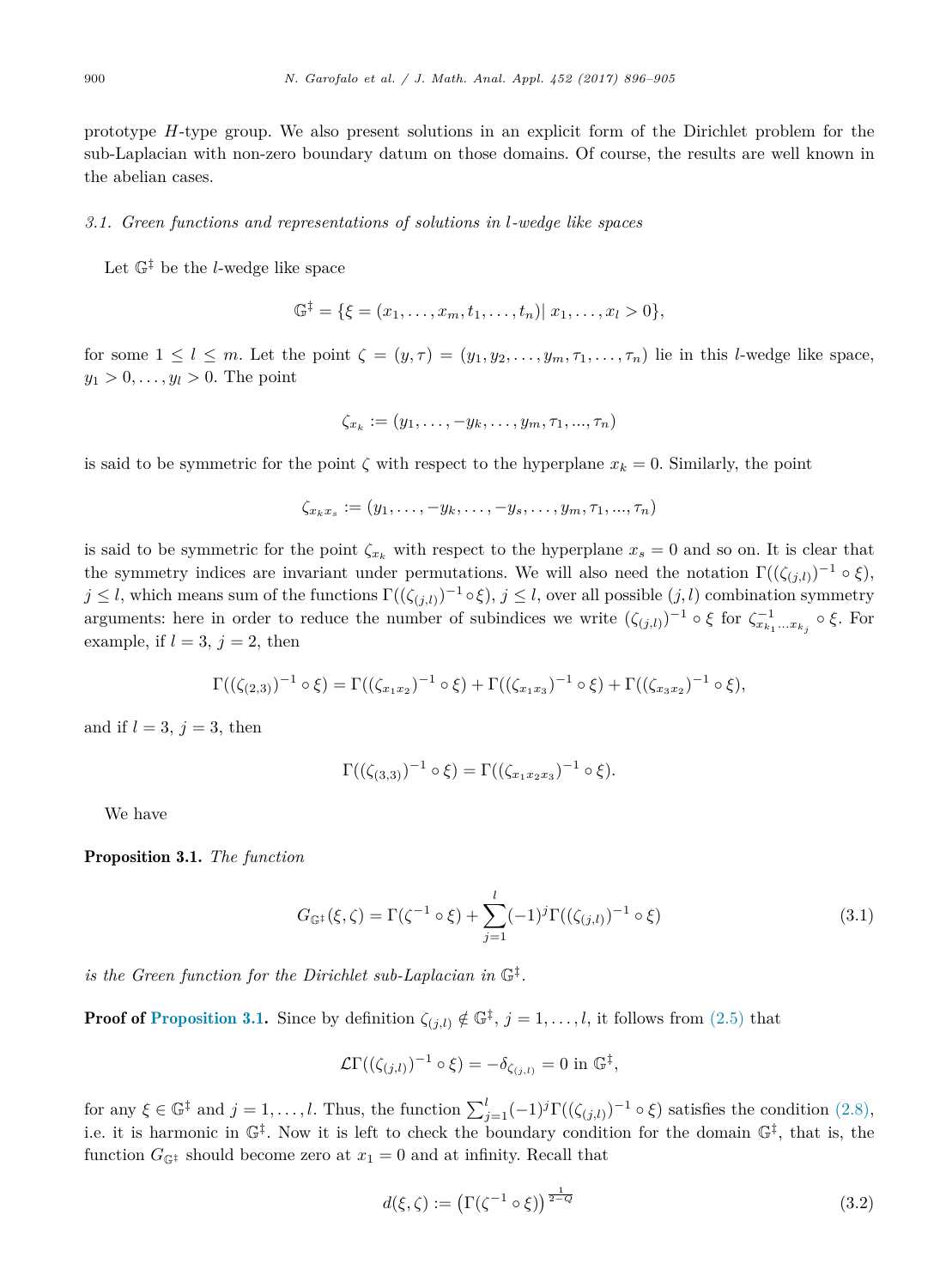<span id="page-5-0"></span>is an actual distance on G (see, e.g. [\[3\]\)](#page-9-0). Now it is easy to see that the *d*-distance from any point of the hyperplane  $x_k = 0$  to the points  $\zeta$  and  $\zeta_{x_k}$  is the same, that is,  $G_{\mathbb{G}^{\ddagger}}$  satisfies the Dirichlet condition at the hyperplanes  $x_1 = 0, \ldots, x_l = 0$  and it is also clear (by the construction) that the function  $G_{\mathbb{G}^{\ddagger}}$  is zero at the infinity. It proves that

$$
G_{\mathbb{G}^{\ddagger}}(\xi,\zeta)=0, \quad \xi \in \partial \mathbb{G}^{\ddagger}.\qquad \Box
$$

Now we consider a smooth open set *D* ⊂ *G* with boundary *∂D*, and study the Dirichlet problem for the sub-Laplacian  $\mathcal L$  in  $D$ .

For  $0 < \alpha < 1$ , Folland and Stein (see [\[10\]](#page-9-0) and see also [\[9\]\)](#page-9-0) defined the anisotropic Hölder spaces  $\mathcal{F}_{\alpha}(D)$ ,  $D \subset \mathbb{G}$ , by

$$
\mathcal{F}_{\alpha}(D) = \{f : D \to \mathbb{C} : \sup_{\substack{\xi, \zeta \in D \\ \xi \neq \zeta}} \frac{|f(\xi) - f(\zeta)|}{[d(\xi, \zeta)]^{\alpha}} < \infty\},\
$$

where *d* is defined by the formula [\(3.2\)](#page-4-0) in our case. For  $k \in \mathbb{N}$  and  $0 < \alpha < 1$ , one defines  $\mathcal{F}_{k+\alpha}(D)$  as the space of all  $f: D \to \mathbb{C}$  such that all  $X_j$ -derivatives of  $f$  of order  $k$  belong to  $\mathcal{F}_\alpha(D)$ . A bounded function  $f$ is called *α*-Hölder continuous in  $D \subset \mathbb{G}$  if  $f \in \mathcal{F}_{\alpha}(D)$ .

Let  $f \in \mathcal{F}_{\alpha}(\mathbb{G}^{\ddagger}), 0 < \alpha < 1$ , supp  $f \subset \mathbb{G}^{\ddagger}$ , and  $\phi \in C^{\infty}(\partial \mathbb{G}^{\ddagger})$ , supp  $\phi \subset \{x_1 = 0\} \cup ... \cup \{x_l = 0\}$ . Consider the Dirichlet problem for the sub-Laplacian

$$
\begin{cases}\n\mathcal{L}u = f & \text{in } \mathbb{G}^{\ddagger}, \\
u = \phi & \text{on } \partial \mathbb{G}^{\ddagger}.\n\end{cases}
$$
\n(3.3)

**Theorem 3.2.** Let  $f \in F_\alpha(\mathbb{G}^{\ddagger}), 0 < \alpha < 1$ , supp  $f \subset \mathbb{G}^{\ddagger}$ , and  $\phi \in C^\infty(\partial \mathbb{G}^{\ddagger})$ . Then the boundary value *problem* (3.3) *has a unique solution*  $u \in C^2(\mathbb{G}^{\ddagger}) \cap C^1(\overline{\mathbb{G}^{\ddagger}})$  *and it can be represented by the formula* 

$$
u(\xi) = \int\limits_{\mathbb{G}^{\ddagger}} G_{\mathbb{G}^{\ddagger}}(\xi, \zeta) f(\zeta) d\nu(\zeta) - \int\limits_{\partial \mathbb{G}^{\ddagger}} \phi(\zeta) \langle \widetilde{\nabla} G_{\mathbb{G}^{\ddagger}}(\xi, \zeta), d\nu(\zeta) \rangle, \quad \xi \in \mathbb{G}^{\ddagger}, \tag{3.4}
$$

*where*  $\tilde{\nabla}$  *is defined by* [\(2.10\)](#page-3-0)*, in particular,* 

$$
\widetilde{\nabla} G_{\mathbb{G}^{\ddagger}} = \sum_{k=1}^{m} \left( X_k G_{\mathbb{G}^{\ddagger}} \right) X_k.
$$

**Proof of Theorem 3.2.** Let  $u \in C^2(\mathbb{G}^{\ddagger}) \cap C^1(\overline{\mathbb{G}^{\ddagger}})$  and assume that *u* tends to zero at infinity. The Green's second formula [\(2.9\)](#page-3-0) is in bounded domains, but it is still applicable for functions, with necessary decay rates at infinity, in unbounded domains. It can be shown by the standard argument using quasi-balls with radii  $R \to \infty$ . Thus, if we apply Green's second formula [\(2.9\)](#page-3-0) to the function *u* with  $v(\zeta) = G_{\mathbb{G}^{\ddagger}}(\xi, \zeta)$ , we shall obtain

$$
u(\xi) = \int\limits_{\mathbb{G}^{\ddagger}} G_{\mathbb{G}^{\ddagger}}(\xi, \zeta) f(\zeta) d\nu(\zeta) - \int\limits_{\partial \mathbb{G}^{\ddagger}} \phi(\zeta) \langle \widetilde{\nabla} G_{\mathbb{G}^{\ddagger}}(\xi, \zeta), d\nu(\zeta) \rangle.
$$

Here we have used the properties of the Green function

$$
G_{\mathbb{G}^{\ddagger}}(\xi,\zeta)=0,\quad \zeta\in\partial\mathbb{G}^{\ddagger},
$$

and, by construction the function  $G_{\mathbb{G}^{\ddagger}}$  is symmetric, that is,  $G_{\mathbb{G}^{\ddagger}}(\xi,\zeta) = G_{\mathbb{G}^{\ddagger}}(\zeta,\xi)$  in  $\mathbb{G}^{\ddagger}$ , so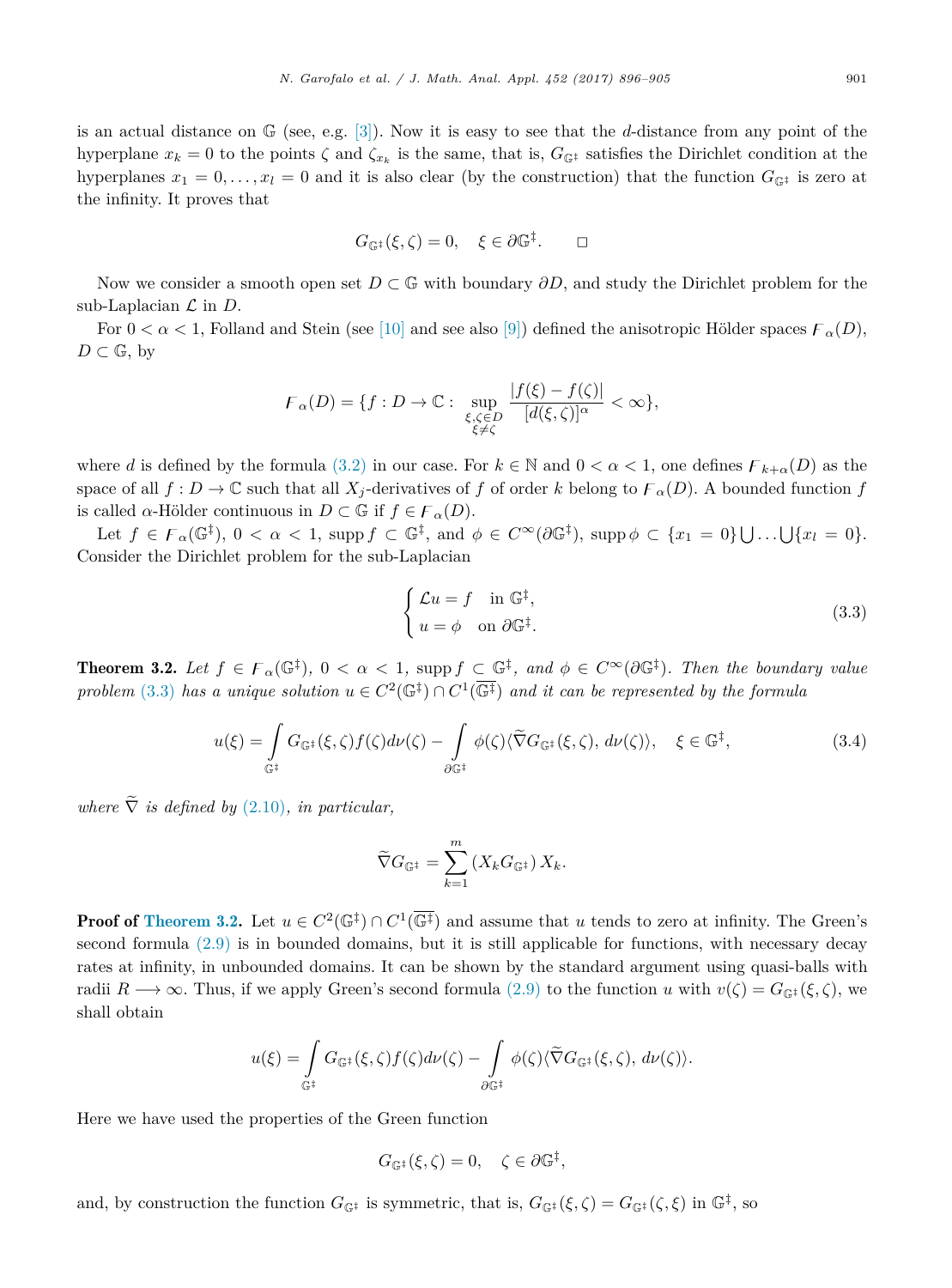$$
\mathcal{L}_\zeta G_{\mathbb{G}^\ddagger}(\xi,\zeta)=-\delta_\xi,
$$

where  $\delta_{\xi}$  is the Dirac distribution at  $\xi \in \mathbb{G}^{\ddagger}$ . Now we need to show that the function defined by [\(3.4\)](#page-5-0) belongs to  $C^2(\mathbb{G}^{\ddagger}) \cap C^1(\overline{\mathbb{G}^{\ddagger}})$ . Since  $f \in F_\alpha(\mathbb{G}^{\ddagger})$ , supp  $f \subset \mathbb{G}^{\ddagger}$ , the volume potential (the first term of the right hand side in [\(3.4\)\)](#page-5-0) belongs to  $C^2(\overline{\mathbb{G}^+})$  by Folland's theorem (see [9, [Theorem 6.1\],](#page-9-0) see also [\[10\]\)](#page-9-0). Hörmander's hypoellipticity theorem (see [\[15\]\)](#page-9-0) guarantees that every harmonic function is  $C^{\infty}$ , hence the Dirichlet double layer potential (the second term of the right hand side in  $(3.4)$ ) is in  $C^2(\mathbb{G}^{\ddagger})$ . On the other hand, since  $\phi \in C^{\infty}(\partial \mathbb{G}^{\ddagger})$ , supp  $\phi \subset \{x_1 = 0, \ldots, x_l = 0\}$  and the boundary hyperplanes  $\{x_1 = 0\}, \ldots, \{x_l = 0\}$  have no characteristic points (see [11, [Section 8\]](#page-9-0) for more discussions on the non-characteristic hyperplanes in G) the Dirichlet double layer potential is continuous on the boundary by the Kohn–Nirenberg theorem (see [\[2,](#page-9-0) Theorem 3.12, which is a consequence of [18, [Theorem 4\],](#page-9-0) see also [\[5,6\]\)](#page-9-0).  $\Box$ 

**Remark 3.3.** One may consider  $\mathbb{G}_a^{\dagger}$ ,  $a = (a_1, \ldots, a_l) \in \mathbb{R}^l$ , *l*-wedge like space  $\{\xi = (x_1, \ldots, x_m, t_1, \ldots, t_n) |$  $x_1 > a_1, \ldots, x_l > a_l$ , but in this *l*-wedge like space the Green function  $G_{\mathbb{G}_a^{\ddagger}}$  has the same formula as the formula [\(3.1\)](#page-4-0) in which the symmetry points are chosen, in this case, with respect to the hyperplanes  ${x_1 = a_1}, \ldots, {x_l = a_l}$ . Of course, an analogue of [Theorem 3.2](#page-5-0) will be obtained by the same argument.

Let us demonstrate some simple cases of [Theorem 3.2](#page-5-0) and [Proposition 3.1](#page-4-0) with different (simpler) notations. First, as above we construct a Green function for the Dirichlet sub-Laplacian in a half-space on G. Let  $\mathbb{G}^+$  be the half-space

$$
\mathbb{G}^+ = \{ \xi = (x_1, ..., x_m, t_1, ..., t_n) | x_1 > 0 \}.
$$

Let the point  $\zeta = (y_1, \tau) = (y_1, y_2, ..., y_m, \tau_1, ..., \tau_n)$  lie in this half-space,  $y_1 > 0$ . The point

$$
\zeta^* = (y^*, \tau) := (-y_1, y_2, ..., y_m, \tau_1, ..., \tau_n)
$$

is said to be symmetric for the point  $\zeta$  with respect to the hyperplane  $x_1 = 0$ . We have the following direct consequence of [Proposition 3.1.](#page-4-0)

Corollary 3.4. *The function*

$$
G_{\mathbb{G}^+}(\xi,\zeta) = \Gamma(\zeta^{-1} \circ \xi) - \Gamma((\zeta^*)^{-1} \circ \xi)
$$
\n(3.5)

*is* the Green function for the Dirichlet sub-Laplacian in  $\mathbb{G}^+$ .

Let  $f \in \mathcal{F}_{\alpha}(\mathbb{G}^{+})$ , supp  $f \subset \mathbb{G}^{+}$ , and  $\phi \in C^{\infty}(\partial \mathbb{G}^{+})$ , supp  $\phi \subset \{x_{1} = 0\}$ . Consider the Dirichlet problem for the sub-Laplacian

$$
\begin{cases}\n\mathcal{L}u = f & \text{in } \mathbb{G}^+, \\
u = \phi & \text{on } \partial \mathbb{G}^+.\n\end{cases}
$$
\n(3.6)

In this case [Theorem 3.2](#page-5-0) can be restated in the following form.

**Corollary 3.5.** The boundary value problem (3.6) has a unique solution  $u \in C^2(\mathbb{G}^+) \cap C^1(\overline{\mathbb{G}^+})$  and it can be *represented by the formula*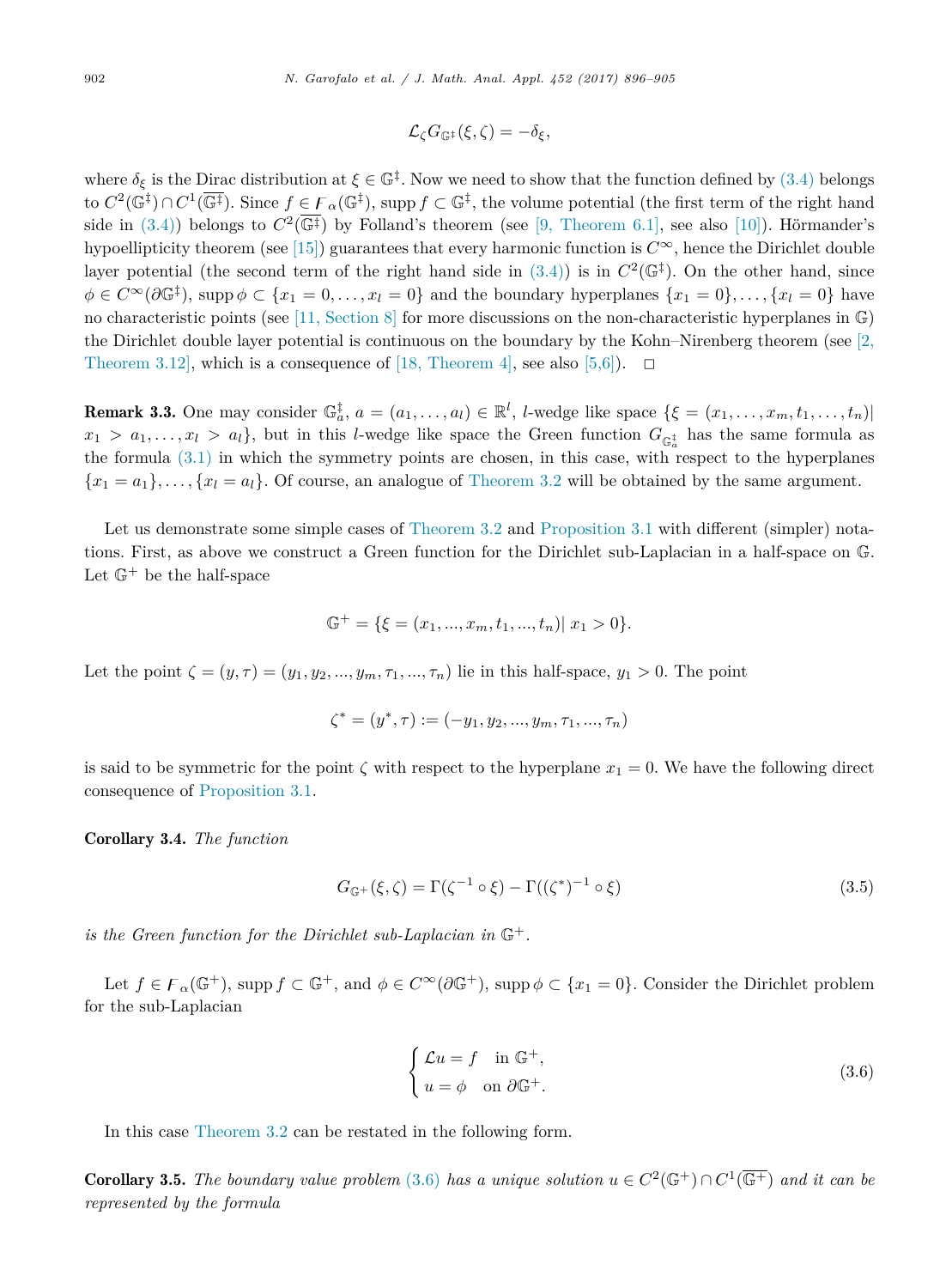*N. Garofalo et al. / J. Math. Anal. Appl. 452 (2017) 896–905* 903

$$
u(\xi) = \int_{\mathbb{G}^+} G_{\mathbb{G}^+}(\xi, \zeta) f(\zeta) d\nu(\zeta) - \int_{\partial \mathbb{G}^+} \phi(\zeta) \langle \widetilde{\nabla} G_{\mathbb{G}^+}(\xi, \zeta), d\nu(\zeta) \rangle, \quad \xi \in \mathbb{G}^+, \tag{3.7}
$$

*where*

$$
G_{\mathbb{G}^+}(\xi,\zeta)=\Gamma(\zeta^{-1}\circ\xi)-\Gamma((\zeta^*)^{-1}\circ\xi).
$$

Now we construct a Green function for the Dirichlet sub-Laplacian in a quadrant-space on  $\mathbb{G}$ . Let  $\mathbb{G}^{\oplus}$  be the quadrant-space

$$
\mathbb{G}^{\oplus} = \{ \xi = (x_1, x_2, ..., x_m, t_1, ..., t_n) | x_1 > 0, x_2 > 0 \}.
$$

Let the point  $\zeta = (y, \tau) = (y_1, y_2, ..., y_m, \tau_1, ..., \tau_n)$  lie in this quadrant-space,  $y_1 > 0$ ,  $y_2 > 0$ . Denote by

$$
\zeta^* = (y^*, \tau) := (-y_1, y_2, ..., y_m, \tau_1, ..., \tau_n)
$$

and

$$
\zeta = (\overline{y}, \tau) := (y_1, -y_2, \ldots, y_m, \tau_1, \ldots, \tau_n)
$$

the symmetric points for  $\zeta$  with respect to the hyperplanes  $x_1 = 0$  and  $x_2 = 0$ , respectively. The point

$$
\overline{\zeta}^* = (\overline{y}^*, \tau) = (-y_1, -y_2, ..., y_m, \tau_1, ..., \tau_n)
$$

is the symmetric point for  $\zeta^*$  with respect to the hyperplane  $x_2 = 0$  and the symmetric point for  $\overline{\zeta}$  with respect to the hyperplane  $x_1 = 0$ .

We have the following another direct consequence of [Proposition 3.1.](#page-4-0)

Corollary 3.6. *The function*

$$
G_{\mathbb{G}^{\oplus}}(\xi,\zeta) = \Gamma(\zeta^{-1} \circ \xi) + \Gamma((\overline{\zeta}^*)^{-1} \circ \xi) - \Gamma((\zeta^*)^{-1} \circ \xi) - \Gamma((\overline{\zeta})^{-1} \circ \xi)
$$
\n(3.8)

*is* the Green function for the Dirichlet sub-Laplacian in  $\mathbb{G}^{\oplus}$ .

#### *3.2. Green functions and representations of solutions in l-strip spaces*

Let  $\mathbb{G}^{\models}$  be the *l*-strip like space

$$
\mathbb{G}^{\models} = \{ \xi = (x_1, \dots, x_m, t_1, \dots, t_n) | a > x_l > 0 \},
$$

for some  $1 \leq l \leq m$ . Let the point  $\zeta = (y, \tau) = (y_1, \ldots, y_m, \tau_1, \ldots, \tau_n)$  lie in this *l*-strip space,  $a > y_l > 0$ . We will use the notations

$$
\zeta_{+,j} := (y_1, \ldots, y_l - 2aj, \ldots, y_m, \tau_1, \ldots, \tau_n),
$$

and

$$
\zeta_{-,j} := (y_1, \ldots, -y_l + 2aj, \ldots, y_m, \tau_1, \ldots, \tau_n),
$$

for all  $j = 0, 1, 2, \ldots$ . Following familiar pattern as above we obtain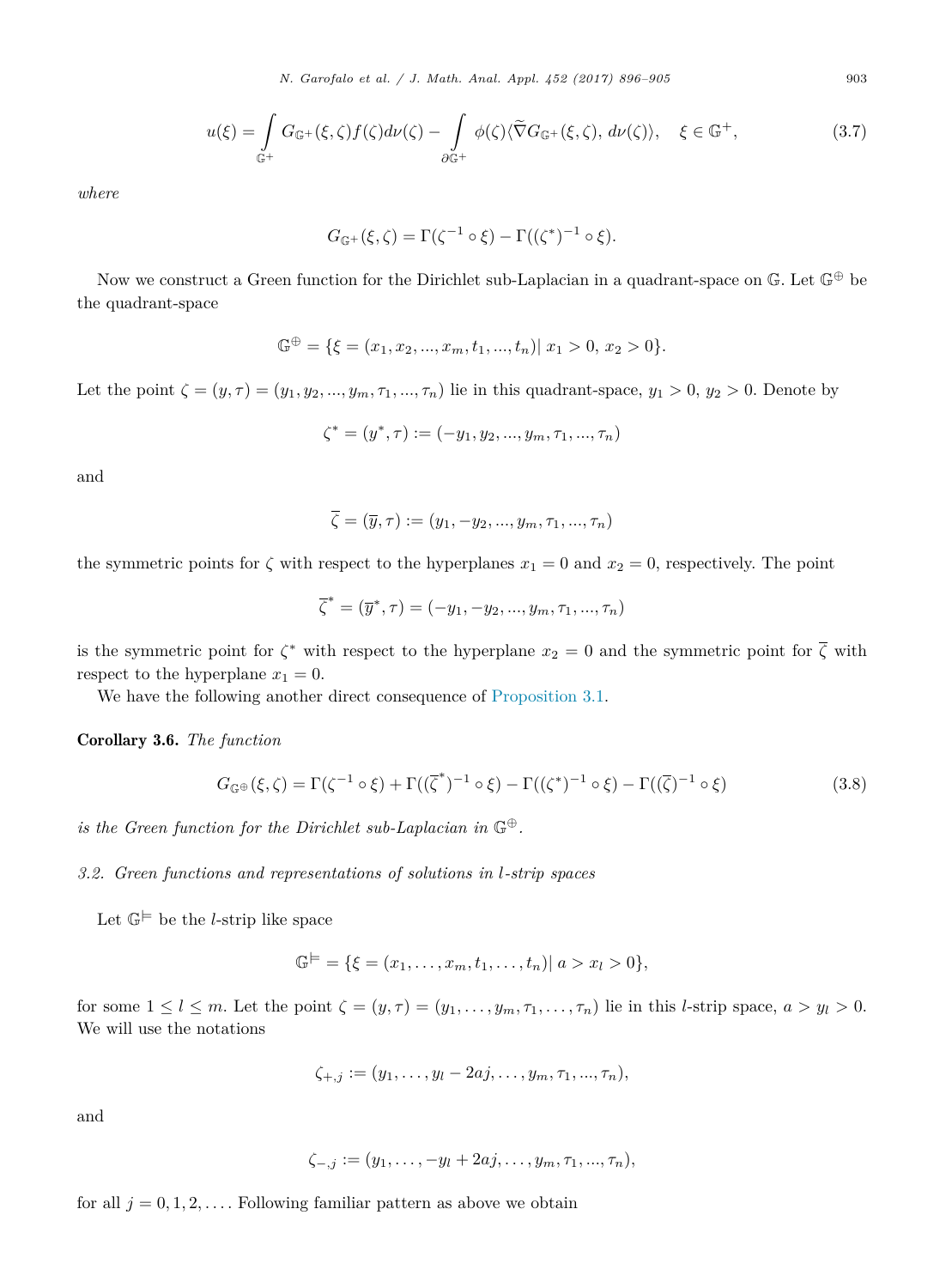<span id="page-8-0"></span>Proposition 3.7. *The function*

$$
G_{\mathbb{G}} = (\xi, \zeta) = \sum_{j = -\infty}^{\infty} \left( \Gamma(\zeta_{+,j}^{-1} \circ \xi) - \Gamma(\zeta_{-,j}^{-1} \circ \xi) \right)
$$
(3.9)

*is* the Green function for the Dirichlet sub-Laplacian in  $\mathbb{G}^{\models}$ .

**Proof of Proposition 3.7.** It is evident that the first additive component in the  $j = 0$  term of (3.9), i.e. the term  $\Gamma(\zeta_{+,0}^{-1} \circ \xi)$  represents the fundamental solution and all the other terms are subharmonic functions in  $\mathbb{G}^{\models}$ . Let us check that traces of (3.9) vanish on hyperplanes  $x_l = 0$  and  $x_l = a$ . If  $x_l = 0$ , then (3.9) gives

$$
G_{\mathbb{G}} = (\xi, \zeta)|_{x_l=0} =
$$
\n
$$
c \sum_{j=-\infty}^{\infty} \left( \left( ((x_1 - y_1)^2 + \ldots + (-y_l + 2aj)^2 + \ldots + (x_m - y_m)^2)^2 + 16|t - \tau|^2 \right)^{(2-Q)/4} \right.
$$
\n
$$
- \left( ((x_1 - y_1)^2 + \ldots + (y_l - 2aj)^2 + \ldots + (x_m - y_m)^2)^2 + 16|t - \tau|^2 \right)^{(2-Q)/4} = 0. \tag{3.10}
$$

If  $x_l = a$ , then  $(3.9)$  gives

$$
G_{\mathbb{G}} = (\xi, \zeta)|_{x_l=a} =
$$
\n
$$
c \sum_{j=-\infty}^{\infty} \left( \left( ((x_1 - y_1)^2 + \ldots + (a - y_l + 2aj)^2 + \ldots + (x_m - y_m)^2)^2 + 16|t - \tau|^2 \right)^{(2-Q)/4} \right)
$$
\n
$$
- \left( ((x_1 - y_1)^2 + \ldots + (a + y_l - 2aj)^2 + \ldots + (x_m - y_m)^2)^2 + 16|t - \tau|^2 \right)^{(2-Q)/4} \right) =
$$
\n
$$
c \sum_{j=0}^{\infty} \left( ((x_1 - y_1)^2 + \ldots + (a - y_l + 2aj)^2 + \ldots + (x_m - y_m)^2)^2 + 16|t - \tau|^2 \right)^{(2-Q)/4}
$$
\n
$$
- c \sum_{j=1}^{\infty} \left( ((x_1 - y_1)^2 + \ldots + (a + y_l - 2aj)^2 + \ldots + (x_m - y_m)^2)^2 + 16|t - \tau|^2 \right)^{(2-Q)/4}
$$
\n
$$
+ c \sum_{j=-1}^{-\infty} \left( ((x_1 - y_1)^2 + \ldots + (a - y_l + 2aj)^2 + \ldots + (x_m - y_m)^2)^2 + 16|t - \tau|^2 \right)^{(2-Q)/4}
$$
\n
$$
- c \sum_{j=0}^{-\infty} \left( ((x_1 - y_1)^2 + \ldots + (a + y_l - 2aj)^2 + \ldots + (x_m - y_m)^2)^2 + 16|t - \tau|^2 \right)^{(2-Q)/4} = 0. \quad (3.11)
$$

Here the first term  $(j = 0$  term) of the first sum is canceled with the first term  $(j = 1$  term) of the second sum and the second terms of the first sum is canceled with the second term of the second sum and so on, that is, the first two sums give zero. Similarly, the first term of the third sum is canceled with the first term of the last sum and the second term of the third sum is canceled with the second term of the last sum and so on, that is, the last two sums also give zero. As a result, the trace vanishes at  $x_l = a$ .  $\Box$ 

Let  $f \in \mathcal{F}_{\alpha}(\mathbb{G}^{\models}), 0 < \alpha < 1$ , supp  $f \subset \mathbb{G}^{\models}$ , and  $\phi \in C^{\infty}(\partial \mathbb{G}^{\models}),$  supp  $\phi \subset \{x_{l} = 0\} \cup \{x_{l} = a\}$ . Consider the Dirichlet problem for the sub-Laplacian

$$
\begin{cases}\n\mathcal{L}u = f & \text{in } \mathbb{G}^{\models}, \\
u = \phi & \text{on } \partial \mathbb{G}^{\models}.\n\end{cases}
$$
\n(3.12)